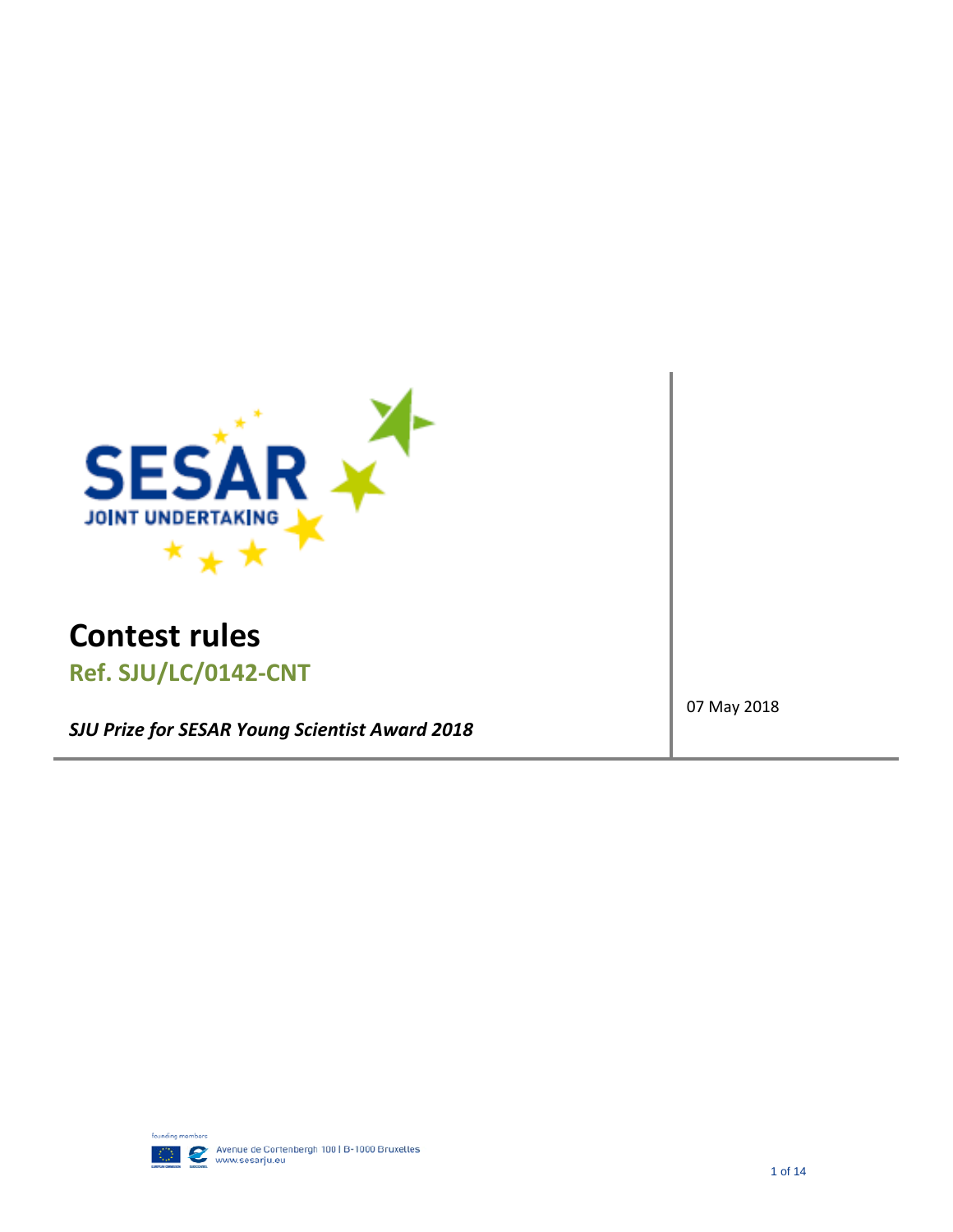#### **Table of Contents**

| $\mathbf{1}$   |                   |                                                                         |  |
|----------------|-------------------|-------------------------------------------------------------------------|--|
| $\overline{2}$ |                   |                                                                         |  |
| 3              |                   |                                                                         |  |
| 4              |                   |                                                                         |  |
|                | 4.1<br>4.2<br>4.3 |                                                                         |  |
| 5              |                   |                                                                         |  |
| 6              |                   |                                                                         |  |
|                |                   |                                                                         |  |
|                |                   | APPENDIX B DECLARATION OF HONOUR WITH RESPECT TO THE EXCLUSION CRITERIA |  |
|                |                   |                                                                         |  |
|                |                   |                                                                         |  |
|                |                   |                                                                         |  |
|                |                   |                                                                         |  |
|                |                   |                                                                         |  |

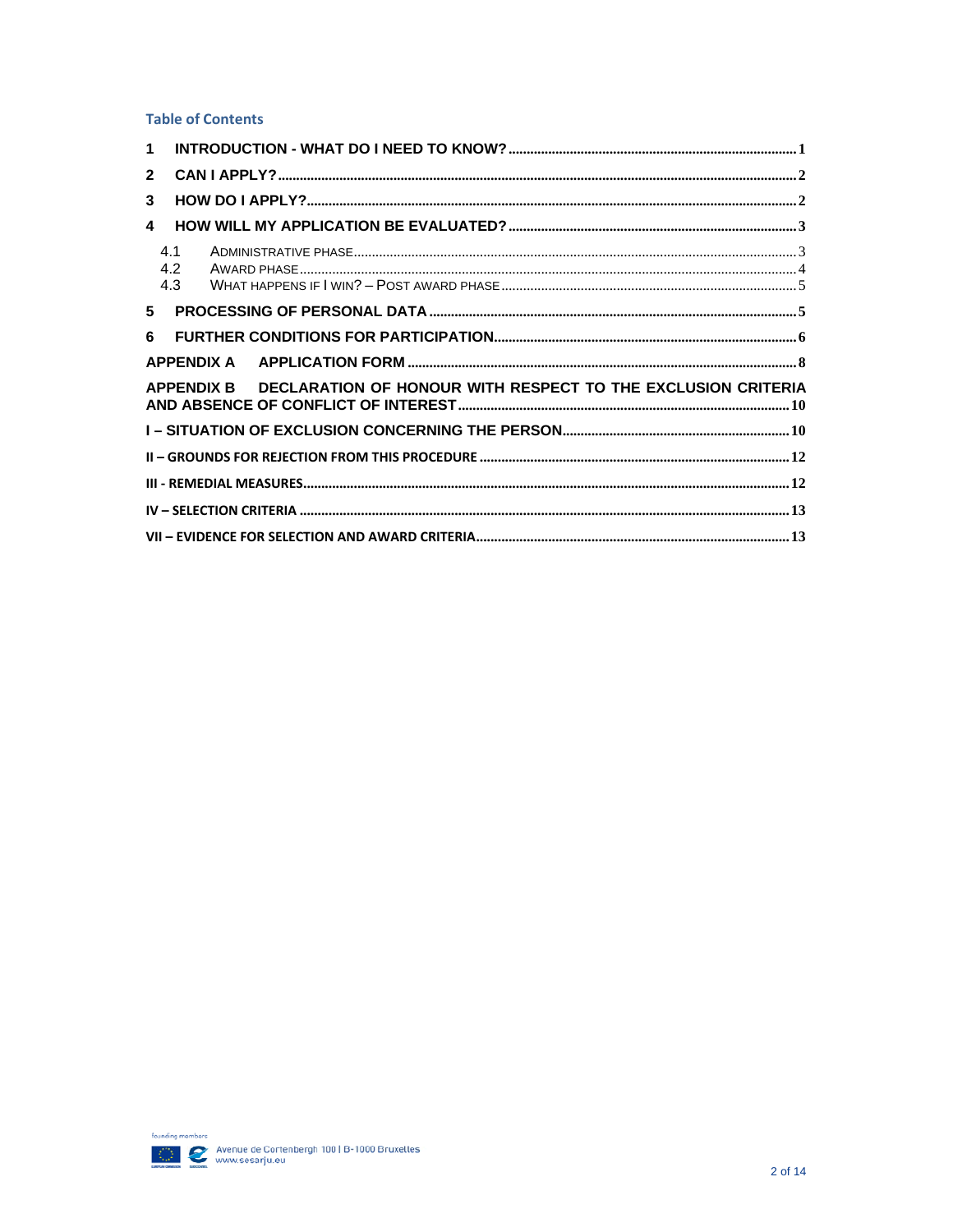## **1 Introduction ‐ What do I need to know?**

The **Single European Sky Air Traffic Management Research and Development** ("SESAR") project aims to modernise the air traffic management (ATM) in Europe and represents the technological pillar of the Single European Sky (SES). It aims to provide the European Union with a high performance air traffic control infrastructure which will enable the safe and environmentally friendly development of air transport.

The **SESAR Young Scientist Award 2018** (YSA 2018) aims to recognise young scientists with high potential contributing to the scientific research in the field of air traffic management and aviation. In addition, the award also provides a mechanism for further personal development.

The SESAR Young Scientist Award is a financial reward of the individual scientific achievements. This financial contribution or "Prize" will be awarded following a public contest.<sup>1</sup>

The SESAR Young Scientist Award 2018 is published and managed by the SESAR Joint Undertaking and the result will be announced at its **SESAR Innovation Days** (SIDs) event, which is the main forum for dissemination of SESAR Innovative Research results and for interaction with the wider ATM research community and industry representatives.

The (up to) three short‐listed applicants of the Young Scientists Award will be invited to attend the SESAR Innovation Days 2018. The SESAR JU will reimburse the short‐listed participants attending the SIDs for their travel and accommodation costs related to the attendance for the entire duration of the SIDs event.<sup>2</sup>

The winner will be publicly announced at the "**SESAR Innovation Days**" that will take place in Austria at University of Salzburg in December 2018.

The winner will receive a prize of EUR 5000. The (up-to) three short-listed applicants will receive:

- a symbolic trophy,
- ‐ the opportunity to present their research at certain high profile SESAR events;
- ‐ the opportunity to have their work publicised via the SESAR JU communication channels;
- ‐ a written interview and article spotlighting them and their research to be posted on the SESAR JU e‐news and social media;

### **The timeline**

| <b>Milestone</b>                                                                                             | Indicative timeline |
|--------------------------------------------------------------------------------------------------------------|---------------------|
| Launch of the contest                                                                                        | 07 May 2018         |
| Deadline for the Submission of application                                                                   | 31 July 2018        |
| Notification of short-listed participants with the invitation<br>to participate in the SESAR Innovation days | End of October 2018 |

  $<sup>1</sup>$  Article 50 of the Regulation (EU) No 1290/2013 OF THE EUROPEAN PARLIAMENT AND OF THE COUNCIL of 11 December</sup> 2013 laying down the rules for participation and dissemination in "Horizon 2020 ‐ the Framework Programme for Research and Innovation (2014‐2020) and Article 138 of the Regulation (EU, Euratom) No 966/2012 of the European Parliament and of the Council of 25 October 2012 on the financial rules applicable to the general budget of the Union.

http://ec.europa.eu/transparency/regdoc/?fuseaction=list&n=10&adv=0&coteId=3&year=2017&number=5323&version=A LL&dateFrom=&dateTo=&serviceId=&documentType=&title=&titleLanguage=&titleSearch=EXACT&sortBy=NUMBER&sort Order=DESC.



Under this contest, "Application" means a submission of an application of a participant for the SESAR Young Scientist Award 2018 and "Participant" means a young scientist competing for the prize under the terms of this contest.<br><sup>2</sup> The flight and accommodation shall be reimbursed in accordance with the Commission Decision C(2017)5323 whi

available in the publicly accessible Register of Commission Documents: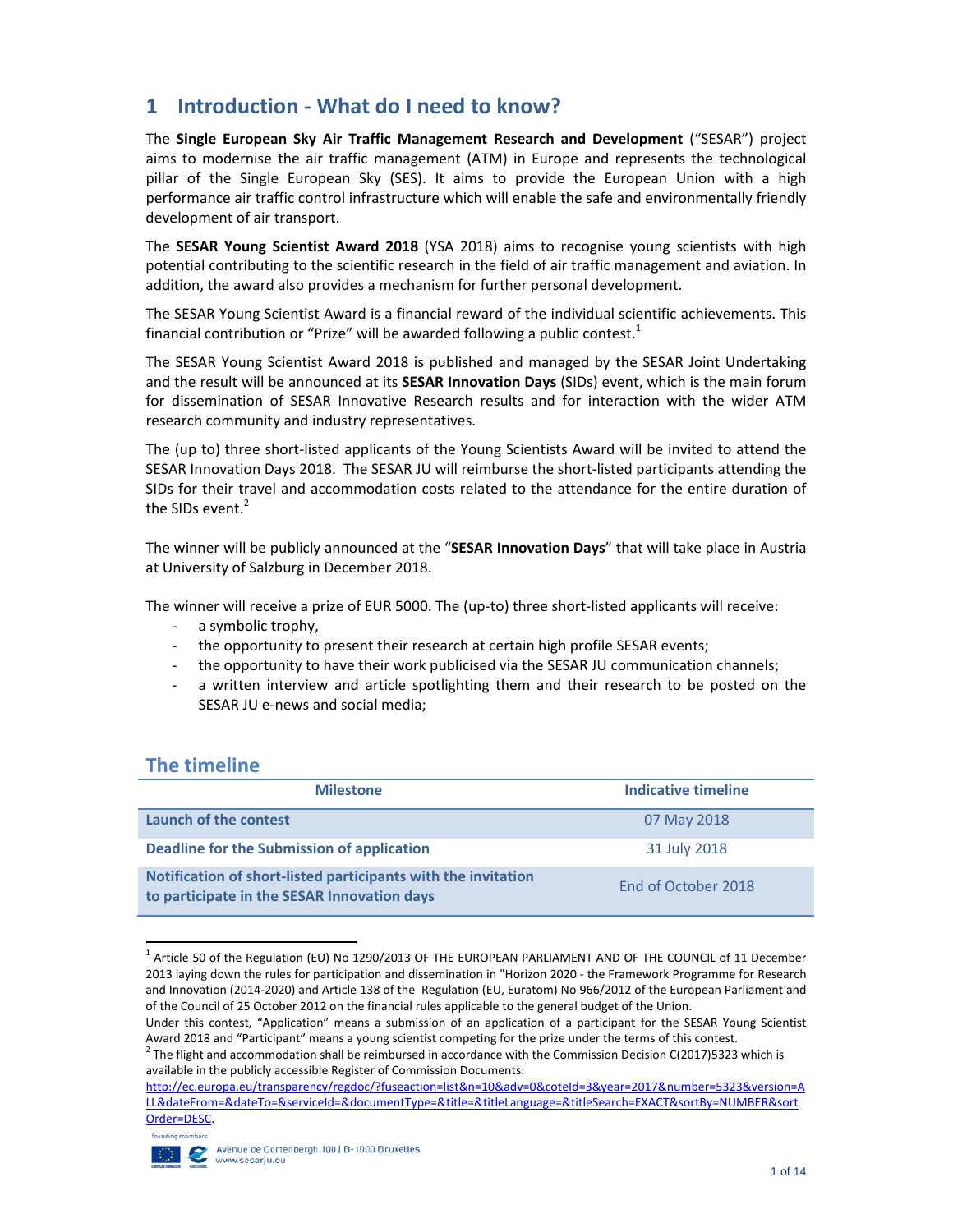## **2 Can I apply?**

Any Young Scientist who has contributed to **scientific achievements within the area of Air Traffic Management and Aviation** within their

- Bachelor thesis defended not more than 18 months before the date of publication of the present Call, or
- ‐ Master thesis defended not more than 18 months before the date of publication of the present Call, or
- ‐ PhD thesis defended not more than 18 months before the date of publication of the present Call; or
	- ‐ on‐going PhD,

and who are a citizen or a resident<sup>3</sup> in an EU Member State or an Associated Country<sup>4</sup> to the Horizon2020 Research and Development Framework Programme (H2020).

## **3 How do I apply?**

There is no fee to apply to the contest.

Applications<sup>5</sup> shall be submitted by email to youngscientist@sesarju.eu.

The **Application file** must contain the following:

- 1. Application Form including a description of the scientific achievements and the necessary references and details of the supervisor of the Bachelor, Master or PhD Thesis, the so-called "Supporter". (ref. Appendix A)
- 2. Declaration on honour duly filled-in and signed (ref. Appendix B).
- 3. Copy of Diplomas/student certificates.
- 4. Legal entity form<sup>6</sup>.
- 5. Financial Identification form<sup>7</sup>.
- 6. Extracts of publications/papers, recommendations and if available the Thesis<sup>8</sup> referenced in the Application Form.

In case of multi-author publications, the applicant must clarify in the self-assessment of the Application Form which part of the paper was contributed to by the applicant.

The Legal entity form shall be submitted **together with <sup>a</sup> relevant supporting identification document**. <sup>7</sup> Please use the form available at:

http://ec.europa.eu/budget/library/contracts\_grants/info\_contracts/financial\_id/fich\_sign\_ba\_gb\_en.pdf.

The Financial Identification form shall be submitted **together with a recent bank statement OR stamped and signed by a bank representativ**e.<br><sup>8</sup> This documentation shall be directly relevant for the purpose of this contest. The SJU will not make use of the content or

results of the above referred documentation other than for the purpose of assessment the applications with a view to award.



<sup>&</sup>lt;sup>3</sup> Evidence of residency is a residency card or equivalent.<br>
<sup>4</sup> See Footnote 12.<br>
<sup>5</sup> As well as possible requests for clarification and withdrawals of application.<br>
<sup>6</sup> Please use the form available at:

http://ec.europa.eu/budget/library/contracts\_grants/info\_contracts/legal\_entities/legEnt\_indiv\_en.pdf.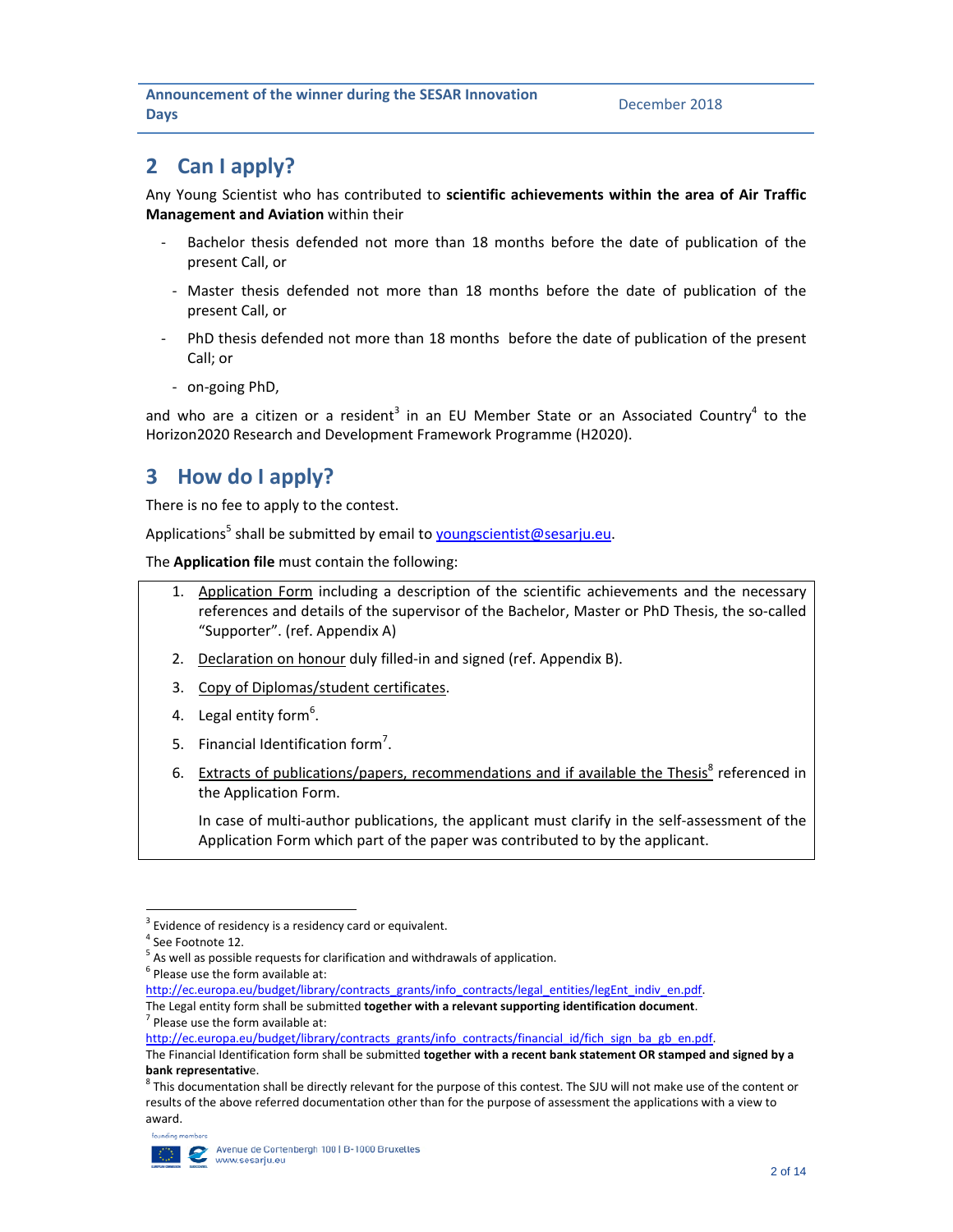Please note that emails sent to the youngscientist@sesarju.eu functional mailbox cannot exceed 10  $MB.<sup>9</sup>$ 

The application email should be named as follows: YSA2018 Surname Name – Application.

Each enclosed document should be named as follows: YSA2018\_Surname\_Name\_*Number of the attachment.* 

Deadline for submission of applications is **31 July 2018**. Applications submitted after this deadline will not be evaluated.

## **4 How will my application be evaluated?**

The evaluation of applications will be carried out in three consecutive phases:

- I. **Administrative phase**;
- II. **Award phase**;
- III. **Post‐award phase**.

### **4.1 Administrative phase**

In the Administrative phase, applications will be evaluated strictly on the basis of:

- A) exclusion,
- B) eligibility and
- C) selection criteria.

| <b>CRITERIA</b> |                                                                                                                                                                                                                                                                                                                                                                                                       | <b>Type of</b><br>evaluation | <b>Evidence</b>                                                                  |
|-----------------|-------------------------------------------------------------------------------------------------------------------------------------------------------------------------------------------------------------------------------------------------------------------------------------------------------------------------------------------------------------------------------------------------------|------------------------------|----------------------------------------------------------------------------------|
| I.A             | <b>EXCLUSION criteria</b>                                                                                                                                                                                                                                                                                                                                                                             | <b>Exclusion</b>             |                                                                                  |
| I.A.1           | Applicant does not fall under any of the exclusion<br>situations listed in Section I of the Declaration of<br>Honour (Appendix B).                                                                                                                                                                                                                                                                    | YES/NO                       | <b>Declaration of Honour</b><br>(signed, Appendix B)                             |
| I.B             | <b>ELIGIBILITY criteria</b>                                                                                                                                                                                                                                                                                                                                                                           | <b>Eligibility</b>           |                                                                                  |
| I.B.1           | Applicant defended<br>Bachelor thesis not more than 18 months<br>a)<br>before the date of publication of the present<br>Call, or<br>Master thesis not more than 18 months<br>b)<br>before the date of publication of the present<br>Call, or<br>PhD thesis not more than 18 months before<br>C)<br>the date of publication of the present Call, or<br>Applicant is enrolled in an on-going PhD.<br>d) | YES/NO                       | Copy of diploma's, certificates<br>providing evidence of being a<br>student, etc |
| I.B.2           | Applicant is a citizen and/or a resident <sup>10</sup> of a:<br><b>European Union country or</b><br>a)                                                                                                                                                                                                                                                                                                | YES/NO                       | Copy of any:<br>a) For EU citizens - Official                                    |

<sup>&</sup>lt;sup>9</sup> Exceptionally, the documents may be sent by reference to a download site with specific reference made in the<br>Application form.

An applicant must be a citizen and/or a resident of a European Union or an Associated country to the Horizon2020 Research Framework Programme at the moment of the official announcement of the award of the prize during the SESAR Innovation days 2017, held on 28‐30 November 2017.

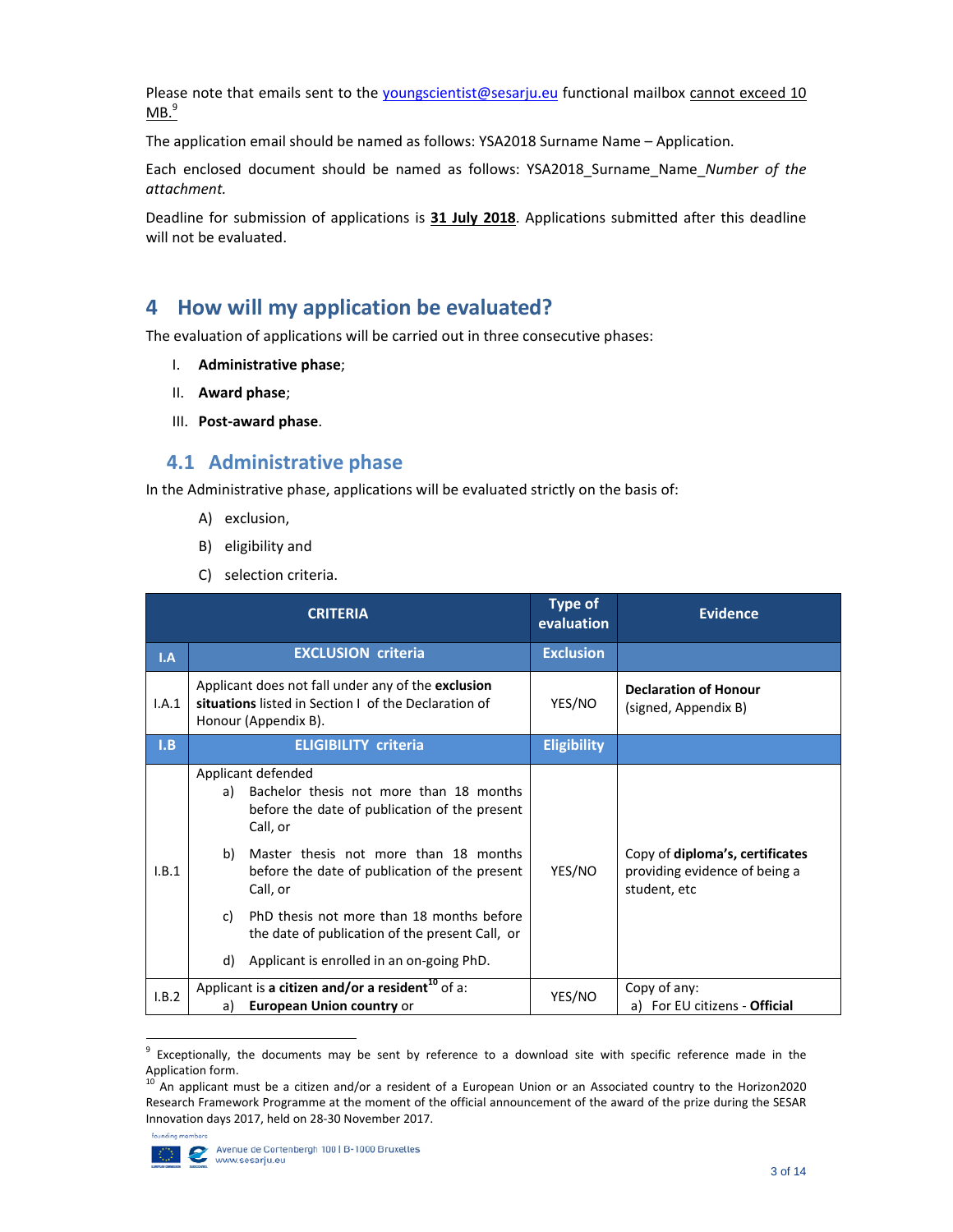|             | Associated country <sup>11</sup> to the Horizon2020<br>b)<br>Research Framework Programme                          |                  | identification document;<br>b) Non-EU citizen - Document<br>proving your residence in the EU<br>or an Associated Country. <sup>12</sup> |
|-------------|--------------------------------------------------------------------------------------------------------------------|------------------|-----------------------------------------------------------------------------------------------------------------------------------------|
| $L_{\rm C}$ | <b>SELECTION criteria.</b>                                                                                         | <b>Selection</b> |                                                                                                                                         |
| 1.C.1       | Applicant has contributed to scientific achievements<br>within the area of Air Traffic Management and<br>Aviation. | YES/NO           | Dully filled in and signed<br><b>Application form (Appendix A)</b>                                                                      |

The application which does not fulfil the exclusion, eligibility and selection criteria will not be retained for the second stage of the evaluation under the Award criteria.

## **4.2 Award phase**

The SJU will convene an Evaluation panel of high‐level experts from the SJU and/or independent experts from its Scientific Committee to perform the evaluation.<sup>13</sup>

| П.   | <b>AWARD Criteria</b>                                                                                                                          | <b>Maximum</b><br>score per<br>criterion | <b>Evidence</b>                 |
|------|------------------------------------------------------------------------------------------------------------------------------------------------|------------------------------------------|---------------------------------|
| II.A | Relevance to the thematic area of ATM & Aviation, as referenced<br>in selection criterion 3                                                    | 10                                       |                                 |
| II.B | Level of innovation: Scientific Depth & Progress beyond the State<br>of the Art                                                                | 30                                       |                                 |
| II.C | Scientific excellence and soundness of the selected approach                                                                                   | 30                                       | <b>Ref. Application</b><br>form |
| II.D | a) Engagement of the Applicant through European and/or<br>international exchanges or cooperation<br>b) Impact through the related publications | 5<br>15                                  |                                 |
| II.E | Structure, clarity and appropriateness of the written thesis                                                                                   | 10                                       |                                 |
|      | <b>Total maximum score</b>                                                                                                                     | 100                                      |                                 |

The evaluation will be performed in accordance with the following scoring:

The Evaluation Panel will assess and mark the applications exactly as they were submitted. The Evaluation Panel may seek further evidence from the participants' nominated supporter. In exceptional cases the SJU may decide to organise hearings with shortlisted participants. The Evaluation Panel will not make any assumptions or interpretations in addition to what is in the Application.

In the application form the Applicants must provide also a self‐assessment of the Award criteria reported above, and must provide clear references to all the documents they attach to the application; in fact only supporting documents expressly referenced in the Application form will be considered by the Evaluation Panel for their evaluation of each criterion.

Turkey, Israel, Moldova, Switzerland, Faroe Islands, Ukraine, Tunisia, Georgia and Armenia.<br><sup>12</sup> Evidence of residency is a residency card or equivalent.<br><sup>13</sup> These experts will sign an appointment letter, including a decl before starting their evaluation work. Confidentiality rules will be adhered to at all times, before, during and after the evaluation.



<sup>&</sup>lt;sup>11</sup> For the list of Associated countries, please check the latest information on the International Agreements concluded under Article 7 of the Horizon 2020 Regulation. As of 01 January 2017, the following countries are associated to Horizon 2020: Iceland, Norway, Albania, Bosnia and Herzegovina, the former Yugoslav Republic of Macedonia, Montenegro, Serbia,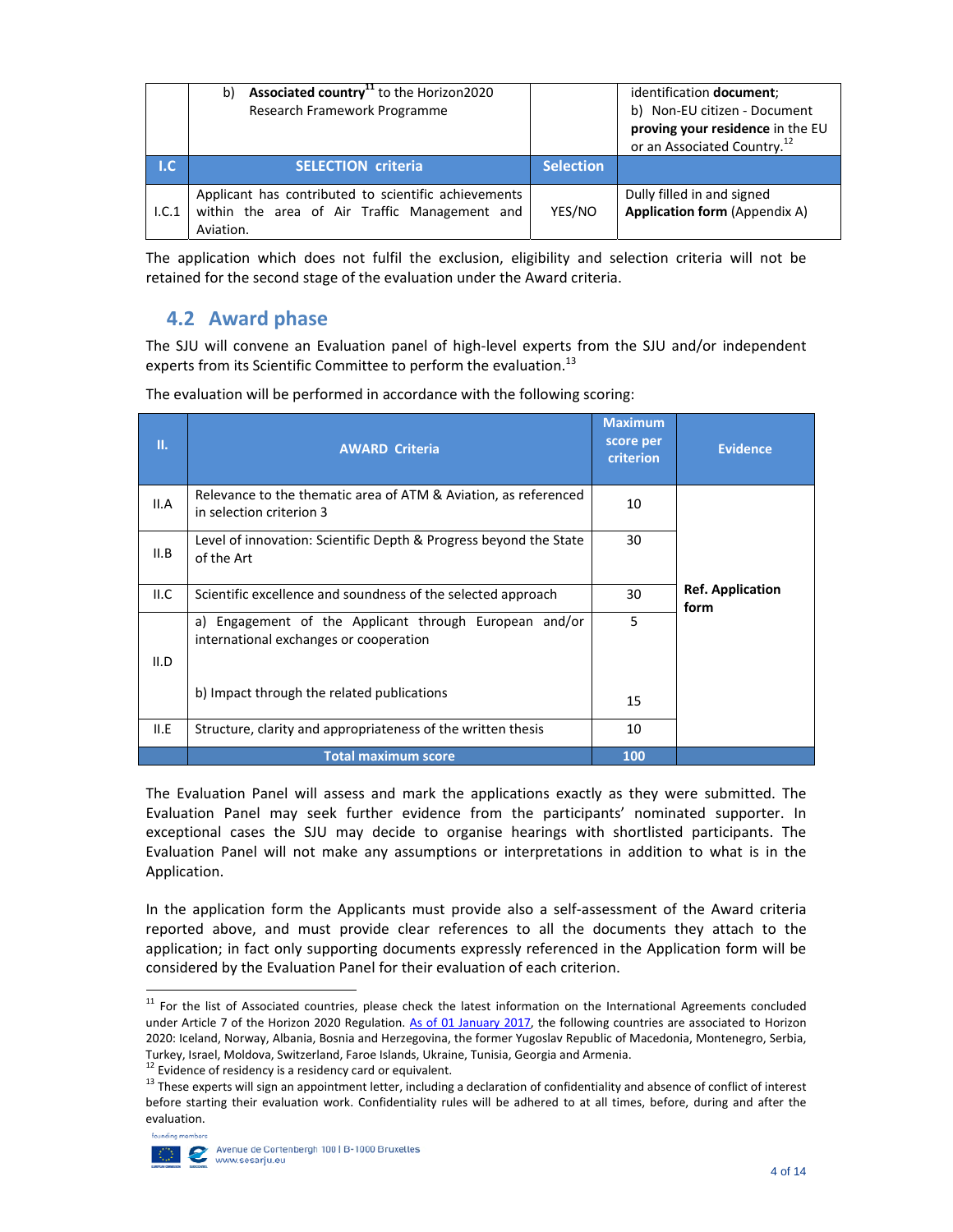The Evaluation Panel will provide the SJU Executive Director with a recommended and ranked list of the Participants in its Young Scientist Award 2018 Evaluation Report, including their recommendation of the (up to) three short‐listed Applicants.

On this basis, the SJU Executive Director shall then determine the final ranked shortlist and the name of the winner of the SESAR Young Scientist Award 2018, who will be awarded a prize of EUR 5 000.

The (up to) three short‐listed applicants will be invited to participate at the ceremony of the **SESAR Innovation Days**, where the final ranking of the **winner will be publicly announced.**

The SJU reserves the right not to select the winner, if no suitable applications are received or proposed by the Evaluation Panel.

## **4.3 What happens if I win? – Post award phase**

**The winner** will be requested to sign an award letter accepting the prize awarded hereunder and to submit within 15 calendar days following the announcement and preceding the signature of the award letter:

- 1. Original Declaration on honour (see Appendix B).
- 2. Documentary proofs (originals and recent) specified in detail in the Declaration on Honour.14

Subject to the presentation at the SESAR Innovation Days and the verification of the post award documentation (in the table above), and within thirty (30) calendar days from the date of public award of the Prize, the SJU shall make the payment to the selected Participant bank account denominated in Euros, identified in through a duly filled in bank account form.

#### **5 Processing of personal data**

All personal data contained in the application shall be processed in accordance with Regulation (EC) No 45/2001 of the European Parliament and of the Council on the protection of individuals with regard to the processing of personal data by the Community institutions and bodies and on the free movement of such data.

Such data shall be processed by the SJU data controller solely in connection with the implementation and follow‐up of the Application of the winner, without prejudice to a possible transmission to the bodies in charge of a monitoring or inspection task in application of European Union legislation.

Participants may, on written request, gain access to their personal data and correct any information that is inaccurate or incomplete. They should address any questions regarding the processing of their personal data to the SJU data controller, via e-mail to sju.dpc@sesarju.eu.

Participants may, at any time, lodge a complaint against the processing of their personal data with the European Data Protection Supervisor.

The SJU shall be authorised to publish, in whatever form and on or by whatever medium, the following information:

- the name of the short‐listed applicants and/or the winner
- the general purpose of the activities of the short‐listed applicants and/or the winner in relation to the award of the Prize in the form of the summary provided by the short‐listed applicants and/or the winner;

<sup>&</sup>lt;sup>14</sup> Please refer to the following web page for additional information and guidance regarding the relevant requirements and model documents under national laws of the EU Member States: http://ec.europa.eu/internal\_market/publicprocurement/e-procurement/e-certis/index\_en.htm founding members

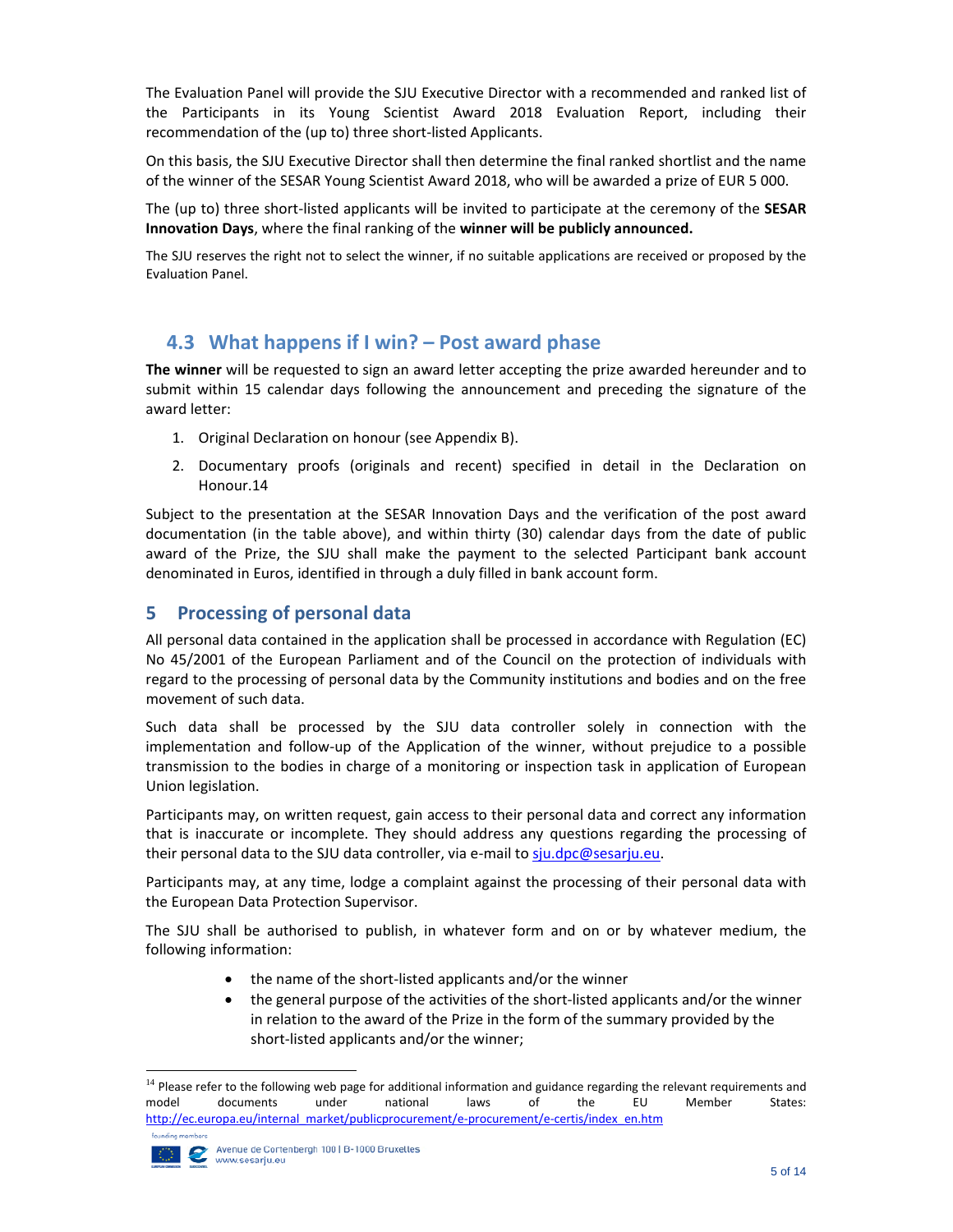- the amount of the Prize awarded;
- the geographic location of the activities carried out.

The shortlisted Participants will be invited to the SESAR Innovation days and to the award ceremony in Austria at University of Salzburg in December 2018. The SJU may produce videos or other promotional material about the short-listed applicants, including the winner. Photos and videos taken by the SJU, either in preparation of the award ceremony or during the award ceremony, are the sole property of the SJU and the SJU has the right to publish this material on its online communication channels: website, eNews and social media.

#### **6 Further conditions for participation**

#### **6.1 Publicity**

The winner(s) should promote the prize.

Unless the SJU requests or agrees otherwise or unless it is impossible, any communication activity related to the Prize (including in electronic form, via social media, etc.) must:

(a) display the EU emblem and

(b) include the following text: "[This person] was a winner of the SESAR Young Scientist Award 2018 under the European Union's Horizon 2020 research and innovation programme".

For the purposes of their obligations, the winner may use the EU emblem without first obtaining approval from the EU and/or SJU. This does not, however, give it the right to exclusive use. Moreover, they may not appropriate the EU emblem or any similar trademark or logo, either by registration or by any other means.

#### **6.2 Applicable law**

The contest is governed by the applicable Union law complemented, where necessary, by the law of Belgium. The General Court or, on appeal, the Court of Justice of the European Union, shall have sole jurisdiction to hear any dispute between the SJU and any participant concerning the interpretation, application or validity of the rules of this contest, if such dispute cannot be settled amicably.

#### **6.3 Checks, audits and investigations**

The Participants accept that, if they are awarded a Prize, the SJU, OLAF and the Court of Auditors may carry out checks and audits in relation to the contest and the received Prize.

#### **6.4 Sanctions**

By virtue of Article 212 of Commission Delegated Regulation (EU) No 1268/2012 of 29 October 2012 on the rules of application of Regulation (EU, Euratom) No 966/2012 of the European Parliament and of the Council of 25 October 2012 on the financial rules applicable to the general budget of the Union ("Rules of Application") and with due regard to the principle of proportionality, a participant which has committed irregularities or fraud, has made false declarations shall be liable to administrative penalties consisting of exclusion from all contracts, grants and contests financed by the Union budget for a maximum of five years from the date on which the infringement is established and confirmed following a contradictory procedure with the beneficiary; and/or financial penalties ranging from 2% to 10% of the value of the Prize. In the event of another infringement within five years following the establishment of the first infringement, the period of exclusion under point (a) may be extended to 10 years and the range of the rate referred to in point (b) may be increased to 4% up to 20%.

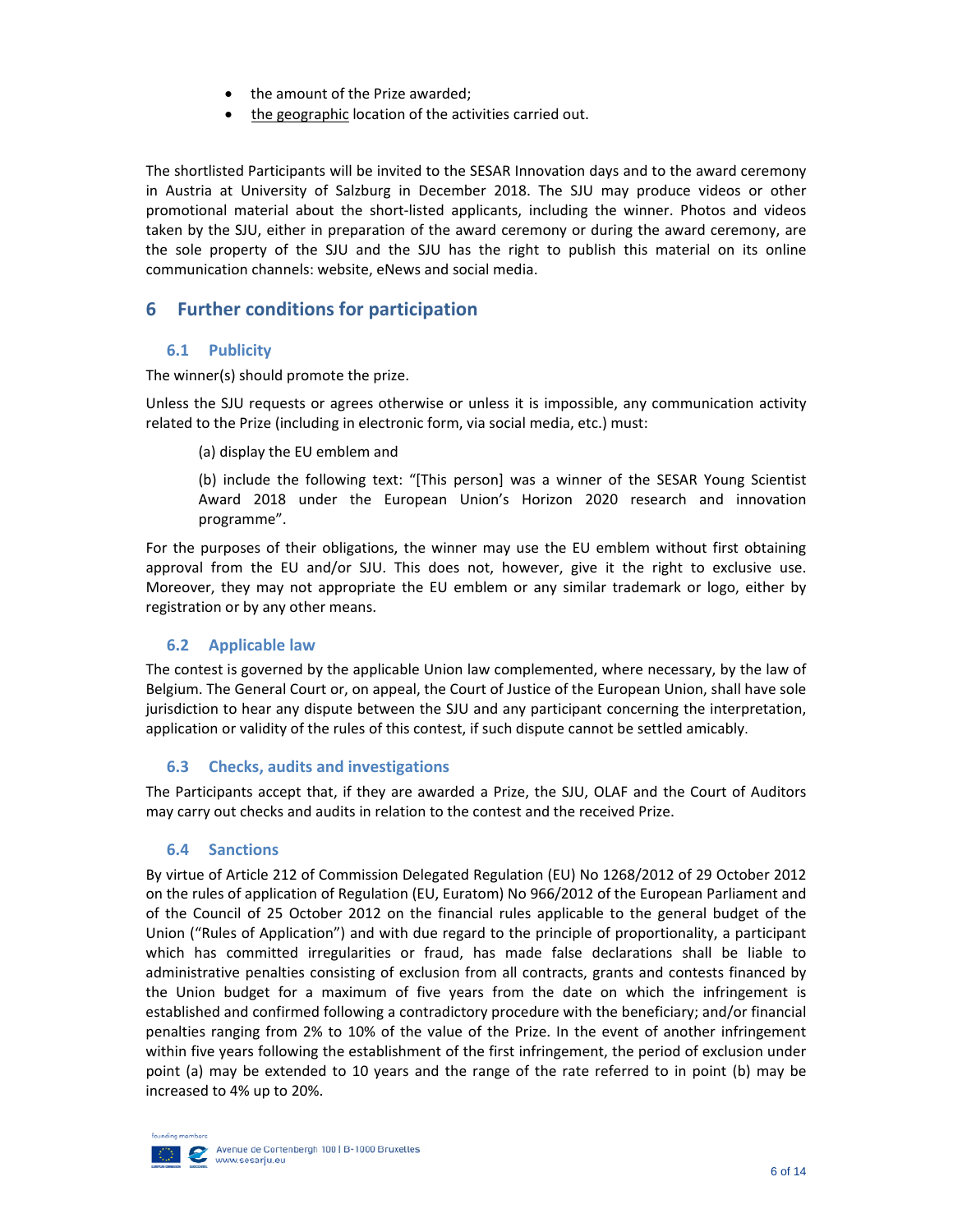#### **6.5 Liability**

According to Article 212 Art. 1 (iv) of the Rules of Application, the Participants shall have the sole liability in case of claims related to the activities carried out in the framework of the contest. The SJU cannot be held liable for any damage caused to the participants or to third parties as a consequence of the prize, including for gross negligence. The SJU cannot be held liable for any damage caused by any of the participants in the context of the prize.

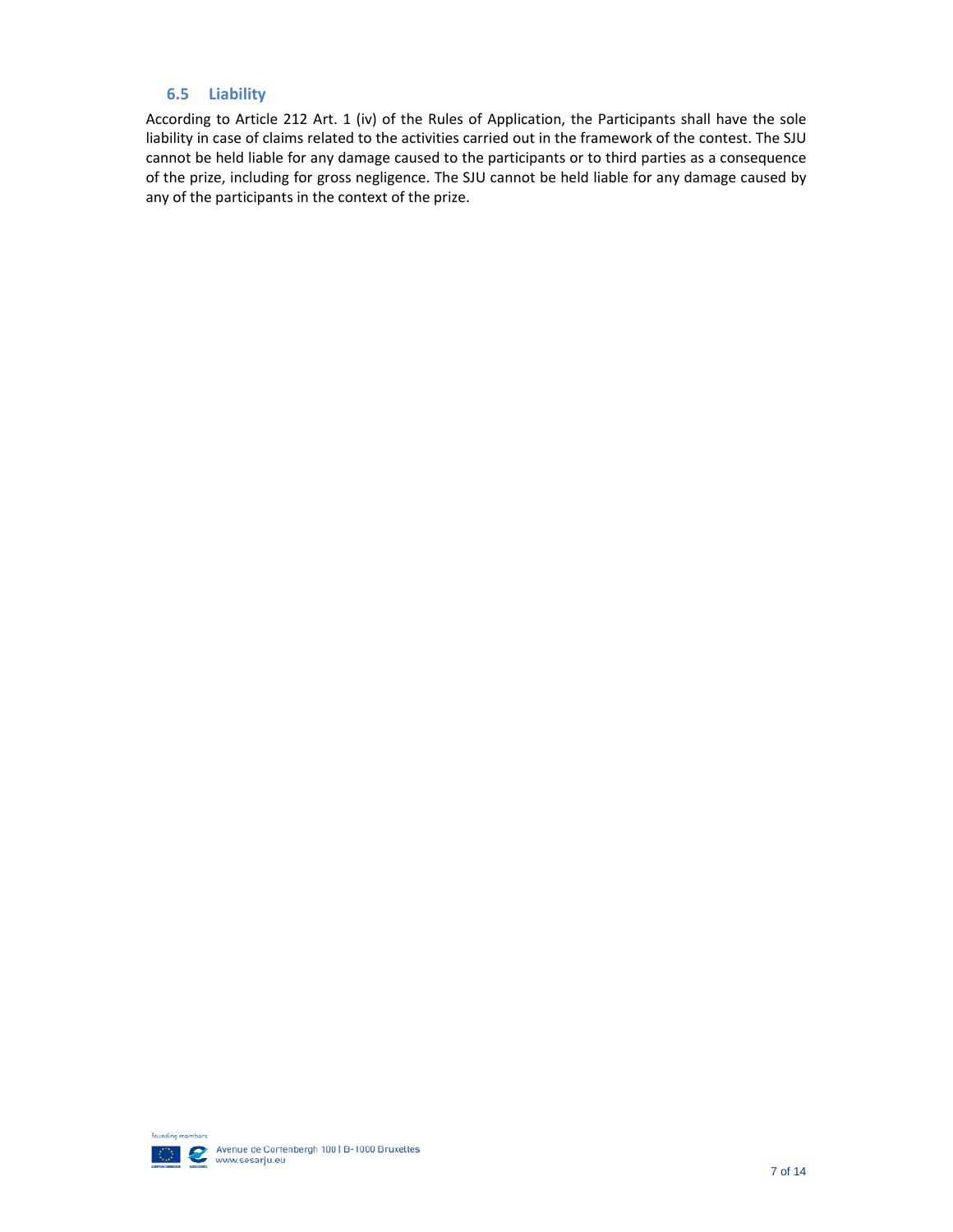## **APPENDIX A APPLICATION FORM**

## **Application Form – SJU/LC/0142‐CNT Prize for SESAR Young Scientist Award 2018**

#### **PART 1 – Participant**

| <b>Participant Name</b>                  |  |
|------------------------------------------|--|
| (Last Name, First Name)                  |  |
| Organisation                             |  |
| <b>Tutor Name</b>                        |  |
| (Last Name, First Name)                  |  |
| <b>Relevance with ATM &amp; Aviation</b> |  |
| (max. 50 words)                          |  |

| <b>Thesis/PhD Title</b><br>(relevant access to complete material to be<br>provided) |  |
|-------------------------------------------------------------------------------------|--|
| <b>Thesis/PhD Domain</b>                                                            |  |
| <b>URL</b> (if available)                                                           |  |
| <b>Executive Summary</b> (max. 300 words)                                           |  |

|      | <b>AWARD</b> Criteria                                                                                                                          | <b>Applicant Self Assessment</b><br>including explanations<br>(max 50 words) | <b>Documents</b><br>Ref ID.<br>(see table below) |
|------|------------------------------------------------------------------------------------------------------------------------------------------------|------------------------------------------------------------------------------|--------------------------------------------------|
| II.A | Relevance to the thematic area of ATM & Aviation,<br>as referenced in selection criterion 3                                                    |                                                                              |                                                  |
| II.B | Level of innovation: Scientific Depth & Progress<br>beyond the State of the Art                                                                |                                                                              |                                                  |
| ILC  | Scientific excellence and soundness of the selected<br>approach                                                                                |                                                                              |                                                  |
| II.D | a) Engagement of the Applicant through European<br>and/or international exchanges or cooperation<br>b) Impact through the related publications |                                                                              |                                                  |
| II.E | Structure, clarity and appropriateness of the<br>written thesis                                                                                |                                                                              |                                                  |
|      |                                                                                                                                                |                                                                              |                                                  |

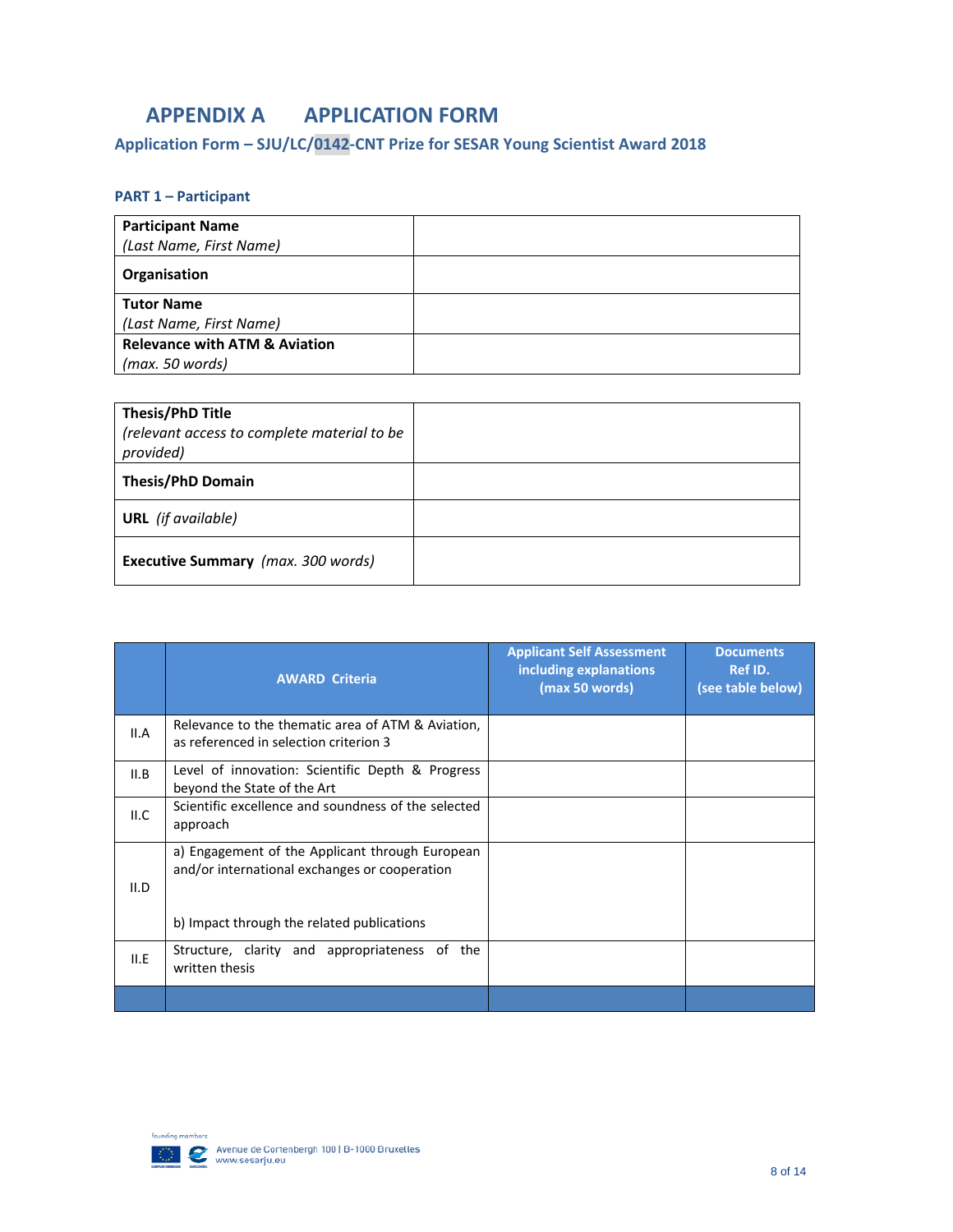#### **Reference documents**

| Ref ID          | <b>Document title</b> |
|-----------------|-----------------------|
| $\mathbf{1}$    |                       |
| $\overline{2}$  |                       |
| 3               |                       |
| 4               |                       |
| 5               |                       |
| $6\phantom{1}6$ |                       |
| $\overline{7}$  |                       |
| 8               |                       |
| 9               |                       |
| 10              |                       |

### **PART 2 – Supporter / Supervisor**

| <b>Supporter Name</b>                   |  |
|-----------------------------------------|--|
| (A suitable supervising person)         |  |
| (Last Name, First Name)                 |  |
| <b>Supporter Contact Details</b>        |  |
| (Organisation, Postal Address, Email,   |  |
| Telephone)                              |  |
| <b>Supporter Relationship</b>           |  |
| (Link to the participant, max 40 words) |  |
| <b>Supporter Recommendation</b>         |  |
| (max. 100 words)                        |  |

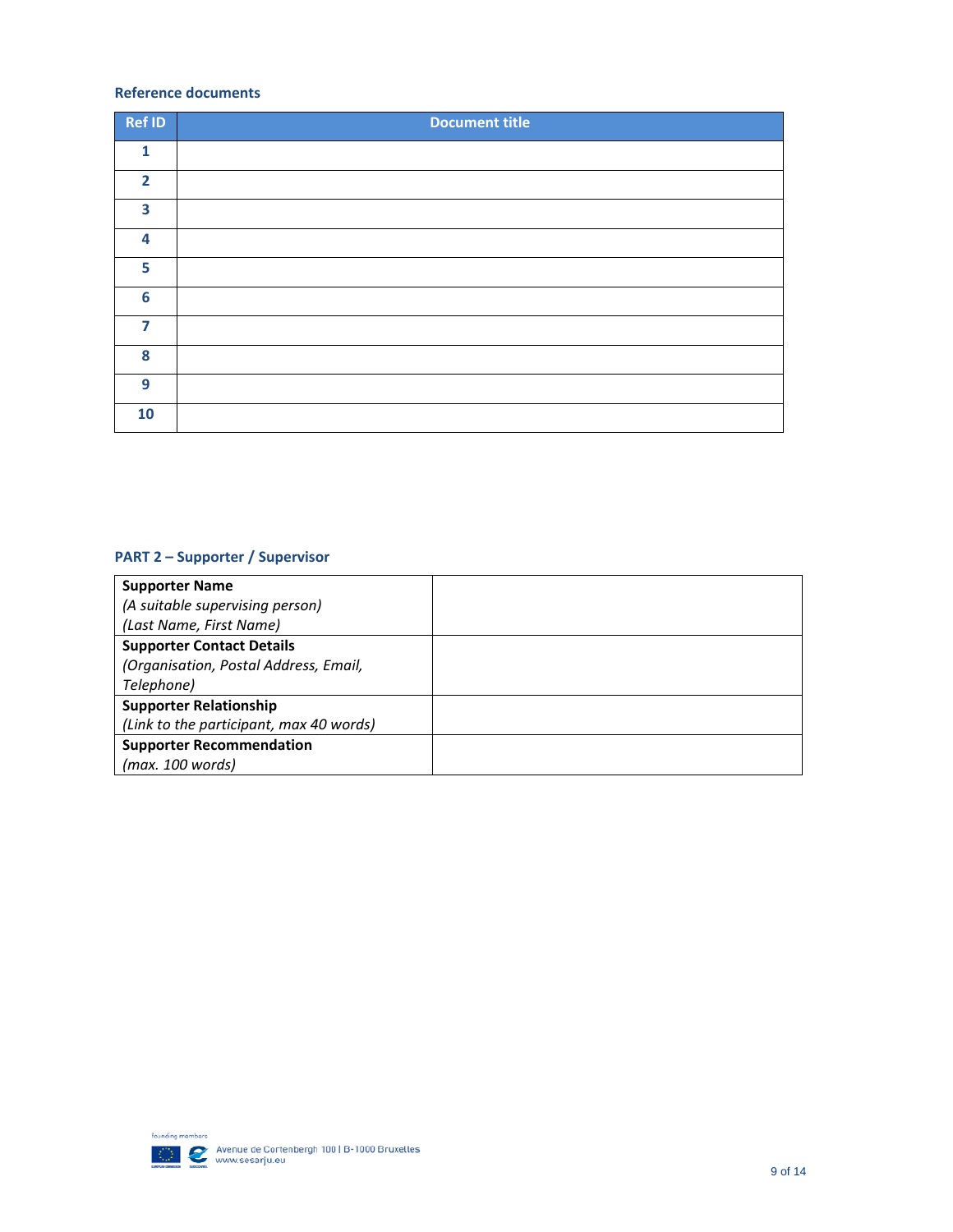## **APPENDIX B DECLARATION OF HONOUR WITH RESPECT TO THE EXCLUSION CRITERIA AND ABSENCE OF CONFLICT OF INTEREST**

The undersigned [*insert name of the signatory of this form*], born on [*XX/YY/MMMM*], resident at [*insert address*], ID or passport number: [*insert number*]

#### **I – SITUATION OF EXCLUSION CONCERNING THE PERSON**

| ➤  | declares that the above-mentioned person is in one of the following<br>situations:                                                                                                                                                                                                                                                                                                                                                                                                             | <b>YES</b>   | NO |
|----|------------------------------------------------------------------------------------------------------------------------------------------------------------------------------------------------------------------------------------------------------------------------------------------------------------------------------------------------------------------------------------------------------------------------------------------------------------------------------------------------|--------------|----|
| a) | it is bankrupt, subject to insolvency or winding up procedures, its assets are<br>being administered by a liquidator or by a court, it is in an arrangement with<br>creditors, its business activities are suspended or it is in any analogous situation<br>arising from a similar procedure provided for under national legislation or<br>regulations;                                                                                                                                        |              |    |
| b) | it has been established by a final judgement or a final administrative decision<br>that the person is in breach of its obligations relating to the payment of taxes<br>or social security contributions in accordance with the law of the country in<br>which it is established, with those of the country in which the contracting<br>authority is located or those of the country of the performance of the contract;                                                                        |              |    |
| C) | it has been established by a final judgement or a final administrative decision<br>that the person is guilty of grave professional misconduct by having violated<br>applicable laws or regulations or ethical standards of the profession to which<br>the person belongs, or by having engaged in any wrongful conduct which has<br>an impact on its professional credibity where such conduct denotes wrongful<br>intent or gross negligence, including, in particular, any of the following: |              |    |
|    | (i) fraudulently or negligently misrepresenting information required for the<br>verification of the absence of grounds for exclusion or the fulfilment of<br>eligibility and selection criteria or in the performance of a contract;                                                                                                                                                                                                                                                           |              |    |
|    | (ii) entering into agreement with other persons with the aim of distorting<br>competition;                                                                                                                                                                                                                                                                                                                                                                                                     |              |    |
|    | (iii) violating intellectual property rights;                                                                                                                                                                                                                                                                                                                                                                                                                                                  |              |    |
|    | (iv) attempting to influence the decision-making process of the contracting<br>authority during the award procedure;                                                                                                                                                                                                                                                                                                                                                                           |              |    |
|    | (v) attempting to obtain confidential information that may confer upon it<br>undue advantages in the award procedure;                                                                                                                                                                                                                                                                                                                                                                          |              |    |
|    | d) it has been established by a final judgement that the person is guilty of the<br>following:                                                                                                                                                                                                                                                                                                                                                                                                 |              |    |
|    | (i) fraud, within the meaning of Article 1 of the Convention on the<br>protection of the European Communities' financial interests, drawn up by<br>the Council Act of 26 July 1995;                                                                                                                                                                                                                                                                                                            | $\mathbf{I}$ |    |
|    | (ii) corruption, as defined in Article 3 of the Convention on the fight against<br>corruption involving officials of the European Communities or officials of EU<br>Member States, drawn up by the Council Act of 26 May 1997, and in Article                                                                                                                                                                                                                                                  |              |    |

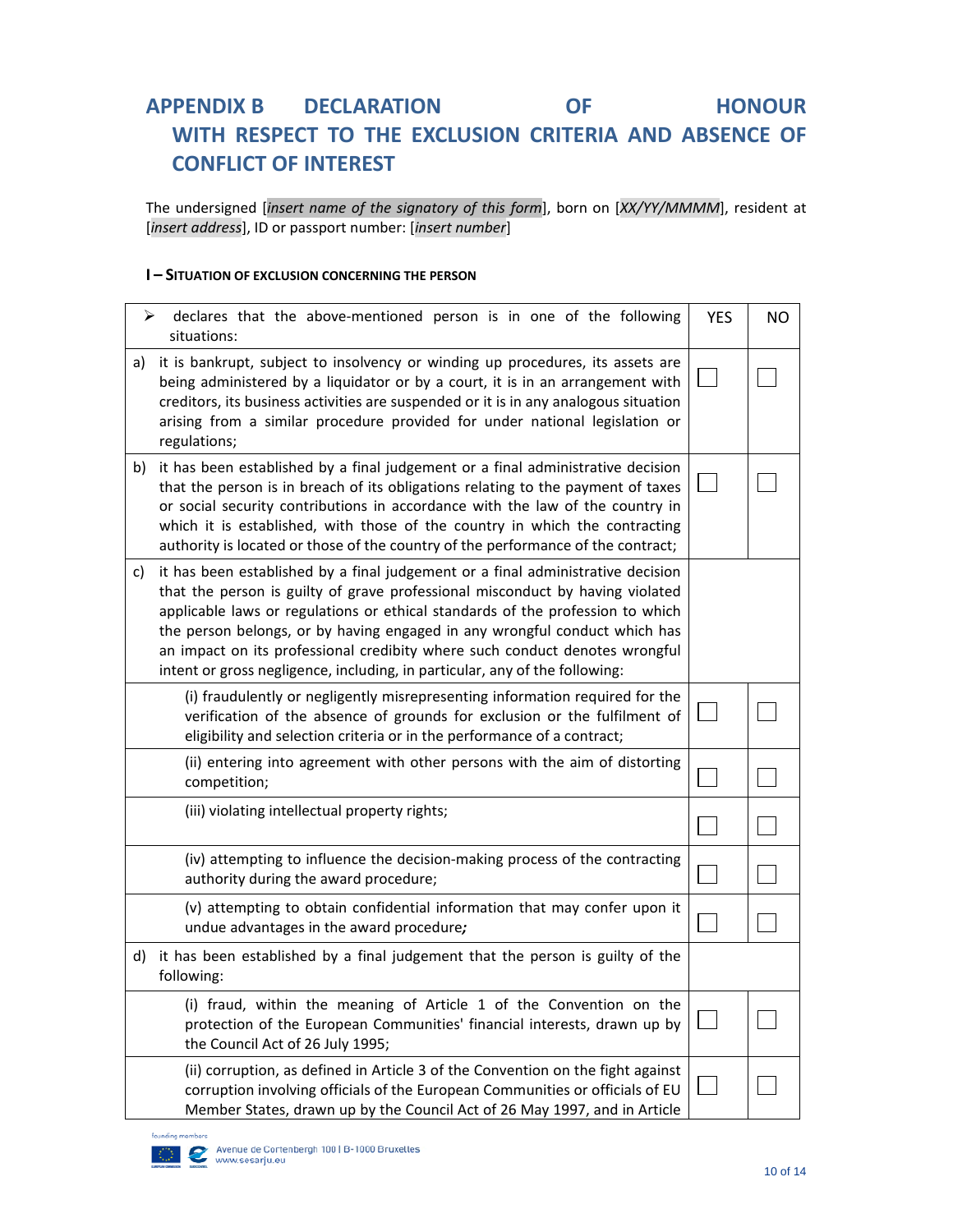|    | 2(1) of Council Framework Decision 2003/568/JHA, as well as corruption as<br>defined in the legal provisions of the country where the contracting<br>authority is located, the country in which the person is established or the<br>country of the performance of the contract;                                                                                                                                                                                                                                                                                                                                                                                                                                                                                                                                                                                                                                                                                                                                                                                                                                                                                                                                      |  |
|----|----------------------------------------------------------------------------------------------------------------------------------------------------------------------------------------------------------------------------------------------------------------------------------------------------------------------------------------------------------------------------------------------------------------------------------------------------------------------------------------------------------------------------------------------------------------------------------------------------------------------------------------------------------------------------------------------------------------------------------------------------------------------------------------------------------------------------------------------------------------------------------------------------------------------------------------------------------------------------------------------------------------------------------------------------------------------------------------------------------------------------------------------------------------------------------------------------------------------|--|
|    | (iii) participation in a criminal organisation, as defined in Article 2 of Council<br>Framework Decision 2008/841/JHA;                                                                                                                                                                                                                                                                                                                                                                                                                                                                                                                                                                                                                                                                                                                                                                                                                                                                                                                                                                                                                                                                                               |  |
|    | (iv) money laundering or terrorist financing, as defined in Article 1 of<br>Directive 2005/60/EC of the European Parliament and of the Council;                                                                                                                                                                                                                                                                                                                                                                                                                                                                                                                                                                                                                                                                                                                                                                                                                                                                                                                                                                                                                                                                      |  |
|    | (v) terrorist-related offences or offences linked to terrorist activities, as<br>defined in Articles 1 and 3 of Council Framework Decision 2002/475/JHA,<br>respectively, or inciting, aiding, abetting or attempting to commit such<br>offences, as referred to in Article 4 of that Decision;                                                                                                                                                                                                                                                                                                                                                                                                                                                                                                                                                                                                                                                                                                                                                                                                                                                                                                                      |  |
|    | (vi) child labour or other forms of trafficking in human beings as defined in<br>Article 2 of Directive 2011/36/EU of the European Parliament and of the<br>Council;                                                                                                                                                                                                                                                                                                                                                                                                                                                                                                                                                                                                                                                                                                                                                                                                                                                                                                                                                                                                                                                 |  |
| e) | the person has shown significant deficiencies in complying with the main<br>obligations in the performance of a contract financed by the Union's budget,<br>which has led to its early termination or to the application of liquidated<br>damages or other contractual penalties, or which has been discovered<br>following checks, audits or investigations by an Authorising Officer, OLAF or the<br>Court of Auditors;                                                                                                                                                                                                                                                                                                                                                                                                                                                                                                                                                                                                                                                                                                                                                                                            |  |
| f) | it has been established by a final judgment or final administrative decision that<br>the person has committed an irregularity within the meaning of Article 1(2) of<br>Council Regulation (EC, Euratom) No 2988/95;                                                                                                                                                                                                                                                                                                                                                                                                                                                                                                                                                                                                                                                                                                                                                                                                                                                                                                                                                                                                  |  |
| g) | for the situations of grave professional misconduct, fraud, corruption, other<br>criminal offences, significant deficiencies in the performance of the contract or<br>irregularity, the participant is subject to:<br>i. facts established in the context of audits or investigations carried out by<br>the Court of Auditors, OLAF or internal audit, or any other check, audit or<br>control performed under the responsibility of an authorising officer of an<br>EU institution, of a European office or of an EU agency or body;<br>ii.non-final administrative decisions which may include disciplinary measures<br>taken by the competent supervisory body responsible for the verification of<br>the application of standards of professional ethics;<br>iii.decisions of the ECB, the EIB, the European Investment Fund or<br>international organisations;<br>iv.decisions of the Commission relating to the infringement of the Union's<br>competition rules or of a national competent authority relating to the<br>infringement of Union or national competition law; or<br>v.decisions of exclusion by an authorising officer of an EU institution, of a<br>European office or of an EU agency or body. |  |

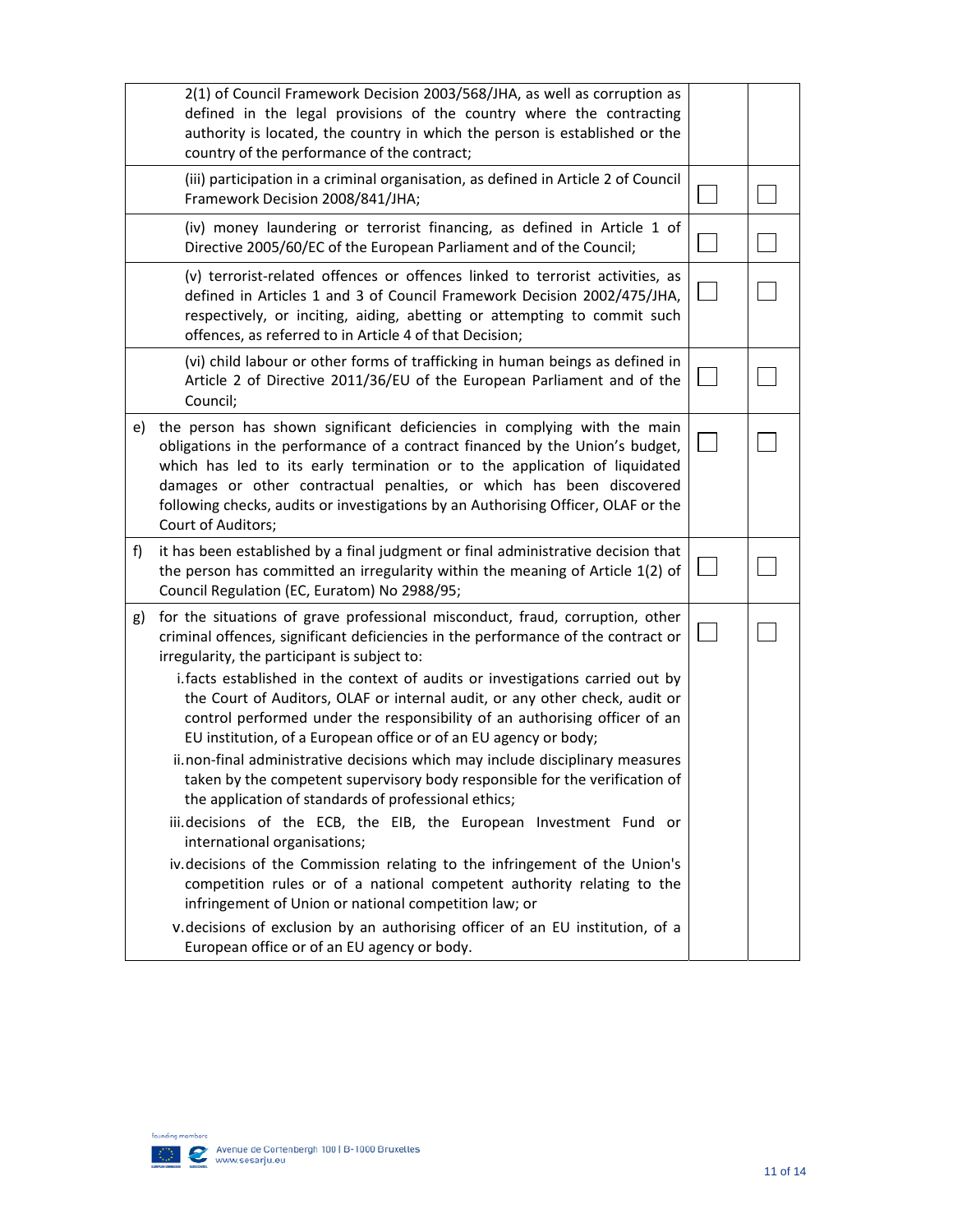#### **II – GROUNDS FOR REJECTION FROM THIS PROCEDURE**

| h) declares that the above-mentioned person has distorted competition by being<br>previously involved in the preparation of contest documents for this contest | <b>YES</b> | <b>NO</b> |
|----------------------------------------------------------------------------------------------------------------------------------------------------------------|------------|-----------|
|                                                                                                                                                                |            |           |

#### **III ‐ REMEDIAL MEASURES**

If the person declares one of the situations of exclusion listed above, it must indicate measures it has taken to remedy the exclusion situation, thus demonstrating its reliability. This may include e.g. technical, organisational and personnel measures to prevent further occurrence, compensation of damage or payment of fines. The relevant documentary evidence which illustrates the remedial measures taken must be provided in annex to this declaration. This does not apply for situations referred in point (d) of this declaration.

- $\triangleright$  declares that [ [he][she]:
- i) has no conflict of interest in connection with the contest; a conflict of interest could arise in particular as a result of economic interests, political or national affinity, family, emotional life or any other shared interest;
- j) will inform the SJU, without delay, of any situation considered a conflict of interest or which could give rise to a conflict of interest;
- k) has not granted and will not grant, has not sought and will not seek, has not attempted and will not attempt to obtain, and has not accepted and will not accept any advantage, financial or in kind, to or from any party whatsoever, where such advantage constitutes an illegal practice or involves corruption, either directly or indirectly, inasmuch as it is an incentive or reward relating to award of the prize;
- l) provided accurate, sincere and complete information to the contracting authority within the context of this contest;
- $\triangleright$  acknowledges that [ [he][she] may be subject to administrative and financial penalties<sup>15</sup> if any of the declarations or information provided prove to be false.
- $\triangleright$  In case of award of contract, the following evidence shall be provided upon request and within the time limit set by the SJU:

For situations described in (a), (c), (d) or (f), production of a recent extract from the judicial record is required or, failing that, an equivalent document recently issued by a judicial or administrative authority in the country of establishment of the person showing that those requirements are satisfied.

For the situation described in point (a) or (b), production of recent certificates issued by the competent authorities of the State concerned are required. These documents must provide evidence covering all taxes and social security contributions for which the person is liable, including for example, VAT, income tax and social security contributions.

Where any document described above is not issued in the country concerned, it may be replaced by a sworn statement made before a judicial authority or notary or, failing that, a

<sup>&</sup>lt;sup>15</sup> As provided for in Article 109 of the Financial Regulation (EU, Euratom) 966/2012 and Article 145 of the Rules of Application of the Financial Regulation